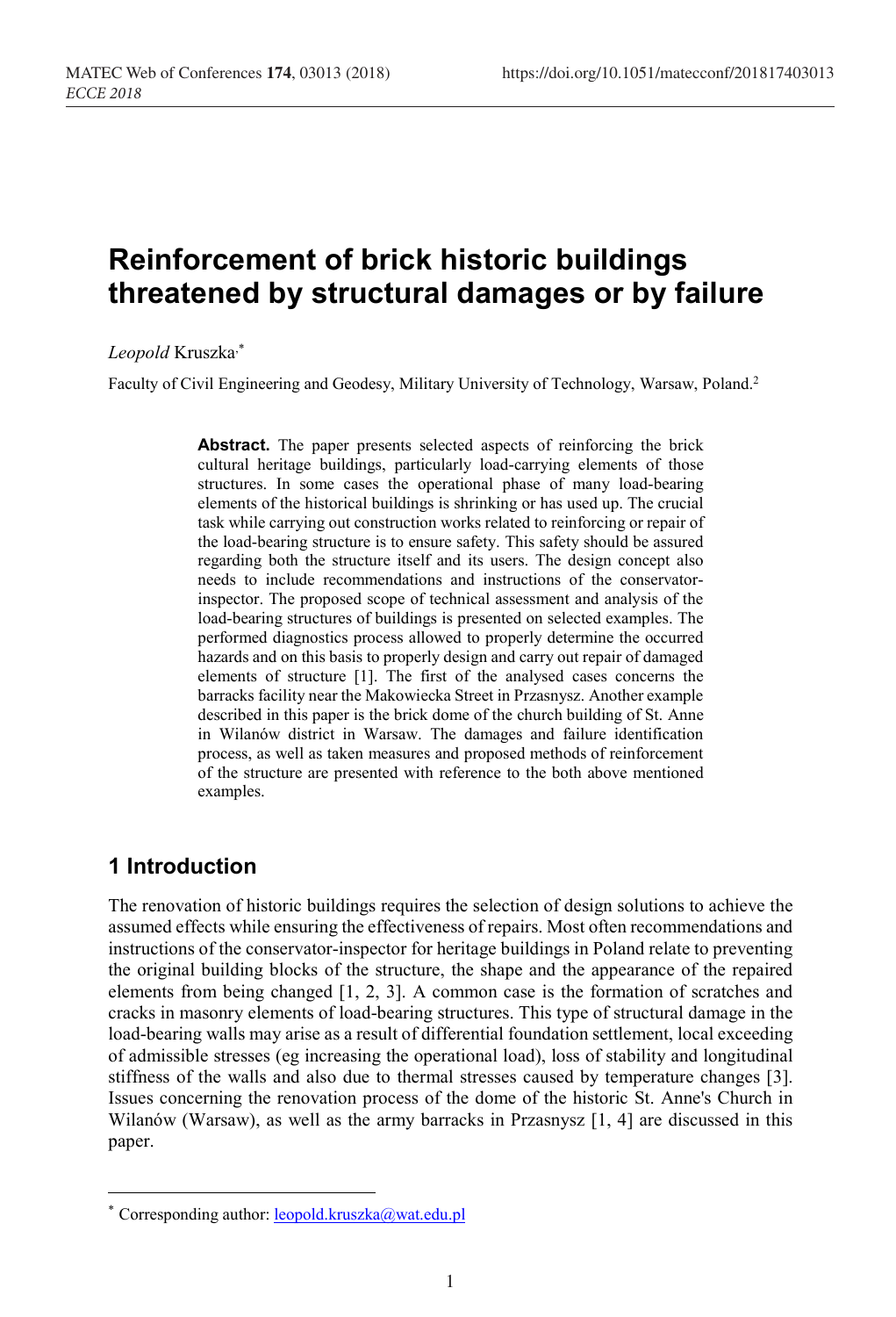### 2 Description of the technical condition of buildings

#### 2.1 Army barracks in Przasnysz

The barrack and training building No. 10 was built in 1912 and is listed in the Regional Heritage List. It is a non-basement, three-story building with a brick structure. The building has Klein ceilings with arched cylindrical brick vaults, as well as wooden ceilings. The building's cubic capacity is 27 029  $m^3$ , while its total area is 5 095  $m^2$ .

The walls of the building are made of solid ceramic bricks. In the central part of the building, the technical condition of these walls was defined as good. However, in the corners and on the tops of the building numerous cracks on the entire thickness of the wall were diagnosed. Wall partitions in sanitary rooms located in the gable parts were particularly cracked and scratched. The examples of these damages are shown in Fig. 1.



Fig. 1. Examples of damages to the barracks building in Przasnysz: a) on the gable wall facade, b) in the sanitary room.

It should be mentioned that the repair in the form of surface reinforcement of the cracked and scratched gable walls of the building had already been recommended in the structure design of the renovation, which was made in 1997. However, no renovation works were carried out according to the recommendations.

#### 2.2 Church of St. Anna in Warsaw (Wilanów district)

The Church of St. Anna in Warsaw (Wilanów district) was built in 1772 according to the design of Jan Kotelnicki, the view is shown in Fig. 2. It was founded by Prince August Czartoryski, the owner of the Wilanów estate of that time and rebuilt in 1857-1870 by Henryk Marconi, in cooperation with Leonardo Marconi and Jan Hussan. At the behest of Aleksander and August Potocki, the baroque style of the church was changed into a neo-renaissance style.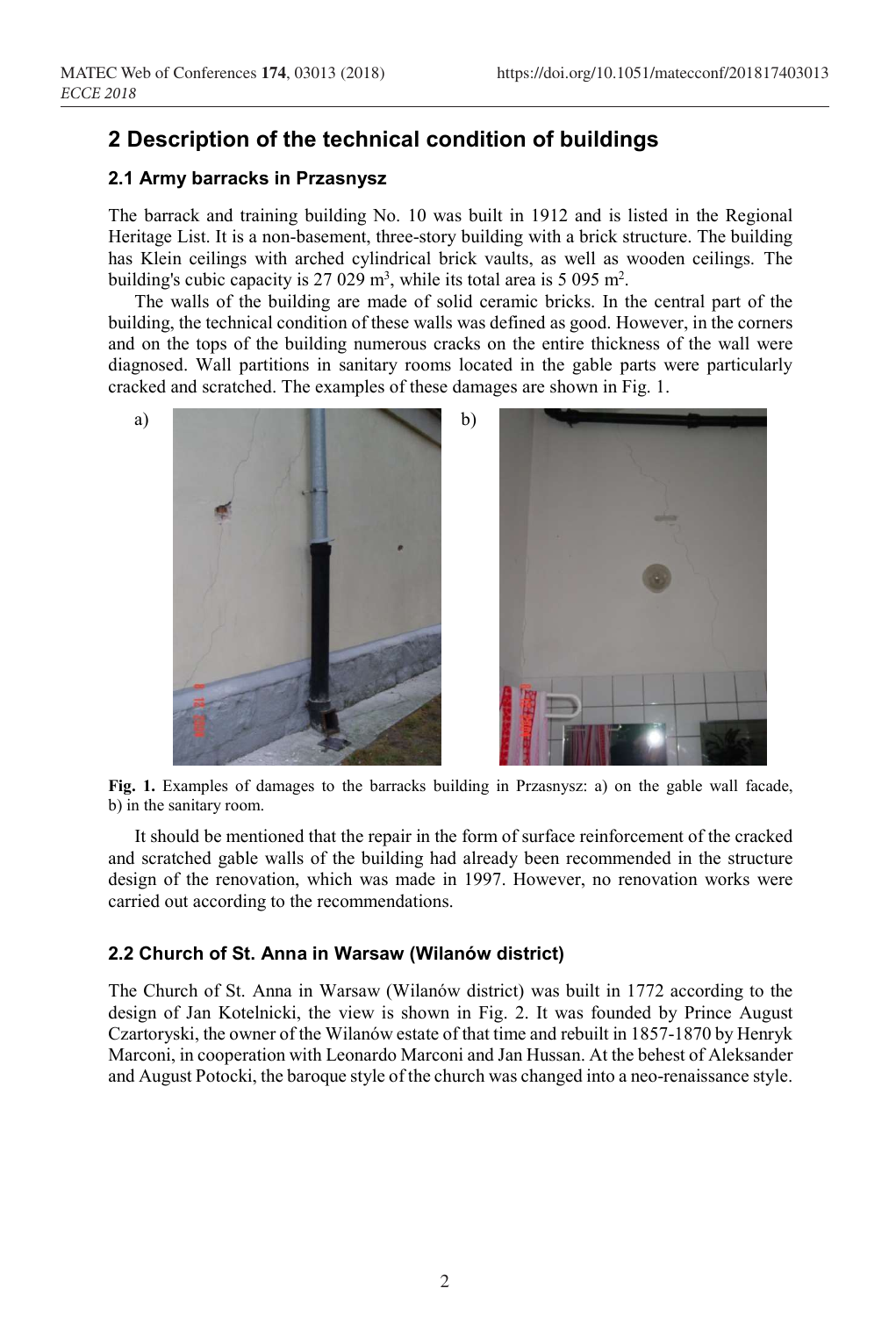

Fig. 2. Church of St. Anna in Warsaw (Wilanów district).

The church's structure is made of solid red bricks in a three-nave layout. The middle nave is based on pillars. Church's ceramic brick dome with a diameter of 11.4 m is based on four pillars and vertical walls with windows with arch lintels. It consists of a cylindrical section and a dome supported on its upper edge. In the cylindrical section of the dome there are peripherally window openings vaulted with segmented arches. Between the dome's spherical cap and its cylindrical section there is a cornice that fulfils the function of a ring fastening the base of the dome.

At the beginning of the present century, the visible scratches on the elevation and inside the church began to appear. The scope and location of these damages forced repairs to be carried out to ensure the safety of the structure and the safety of users of this historic building. The numerous quantity of cracks and scratches occurred in the outline of pillars supporting the dome, in arched windows and along the outer longitudinal walls. Additionally, from the inside, small scratches appeared on the entire surface of the dome. The examples of damage found are shown in Fig. 3 and Fig. 4.



Fig. 3. Cracks in arched window vaults of the church of St. Anne in Wilanów.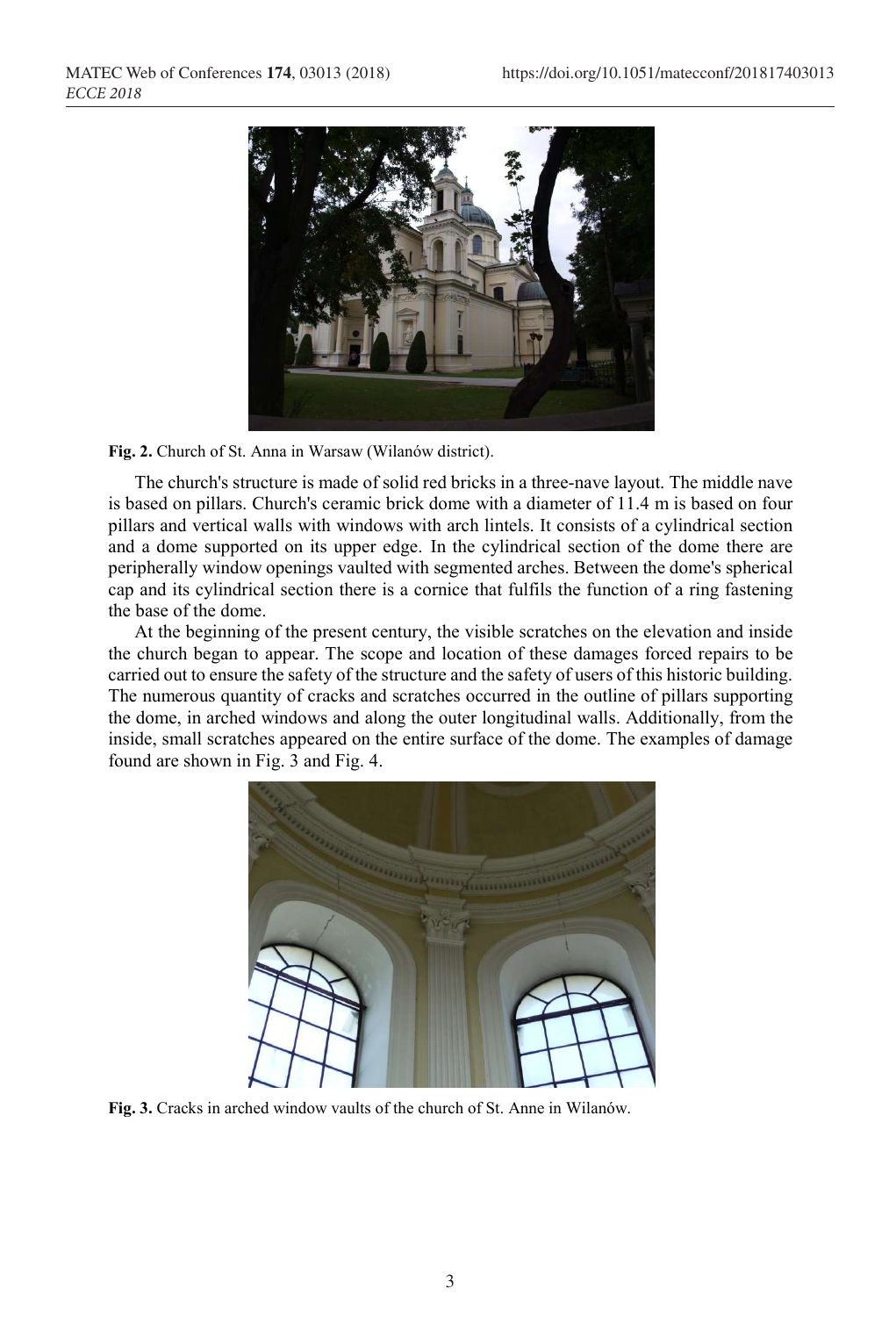

Fig. 4. Cracks of cornices and cracks on the facade of the dome of the church of St. Anne in Wilanów.

The location, historical character, as well as the function of the object in the form of a church, means that a large number of visitors can stay in the facility and its surroundings. This implies the need to ensure complete safety of the structure and its users.

## 3 Analysis of the causes of damage and proposal of repair works

#### 3.1 Army barracks in Przasnysz

The cause of the damage is the location of the absorptive septic tanks in the very close vicinity of the gable walls resulting in excessive settle of the building foundations. The lack of tie beams on individual floors of the army barracks has also contributed to the further propagation of cracks in the inter-floor levels of the building. Cracks in the brick walls have reached a width of up to 10 mm, have a cruising character and pose a real threat to the safety

of the load-bearing elements of that historic building. As the solution of repairing damaged, cracked load-bearing walls of the building, the surface reinforcement on both sides with steel rods with a diameter of 10 mm and a length of min. 1 m (0.5 m on each side scratch) is proposed. Before wall reinforcement, all scratches and cracks are filled with cement mortar injection, then plaster should be removed on both sides to a height of 0.5 m below and above occurred damages - Fig. 5. Surface reinforcement of the scratched and cracked external walls should be done at least, every third joint, which should be cleaned at a depth of about  $2 \div 3$  cm and then filled with cement mortar. Additionally, the steel rods of the appropriate length must be placed in previously injected mortar. Finally, after setting the cement mortar the wall should be plastered. It is also recommended that the scratches and cracks visible on the ceilings of inter-storey floors should be filled with cement mortar injections. For the cracked window lintels, reinforcement in the form of steel angle bars is proposed

- Fig. 6. Steel angles with cross-section L 35x35x4 mm need to be anchored on min. 25 cm piers, on both sides of the window hole. First, the scratches are filled with cement mortar, then the plaster at the window lintel should be removed and grooves should be made to insert the angle bar. Then the lintel formwork should be made. Before installing the angle bar, the grooves must be cleaned and rinsed with cement mortar. Finally, a steel beam is inserted and then it is sealed with cement mortar.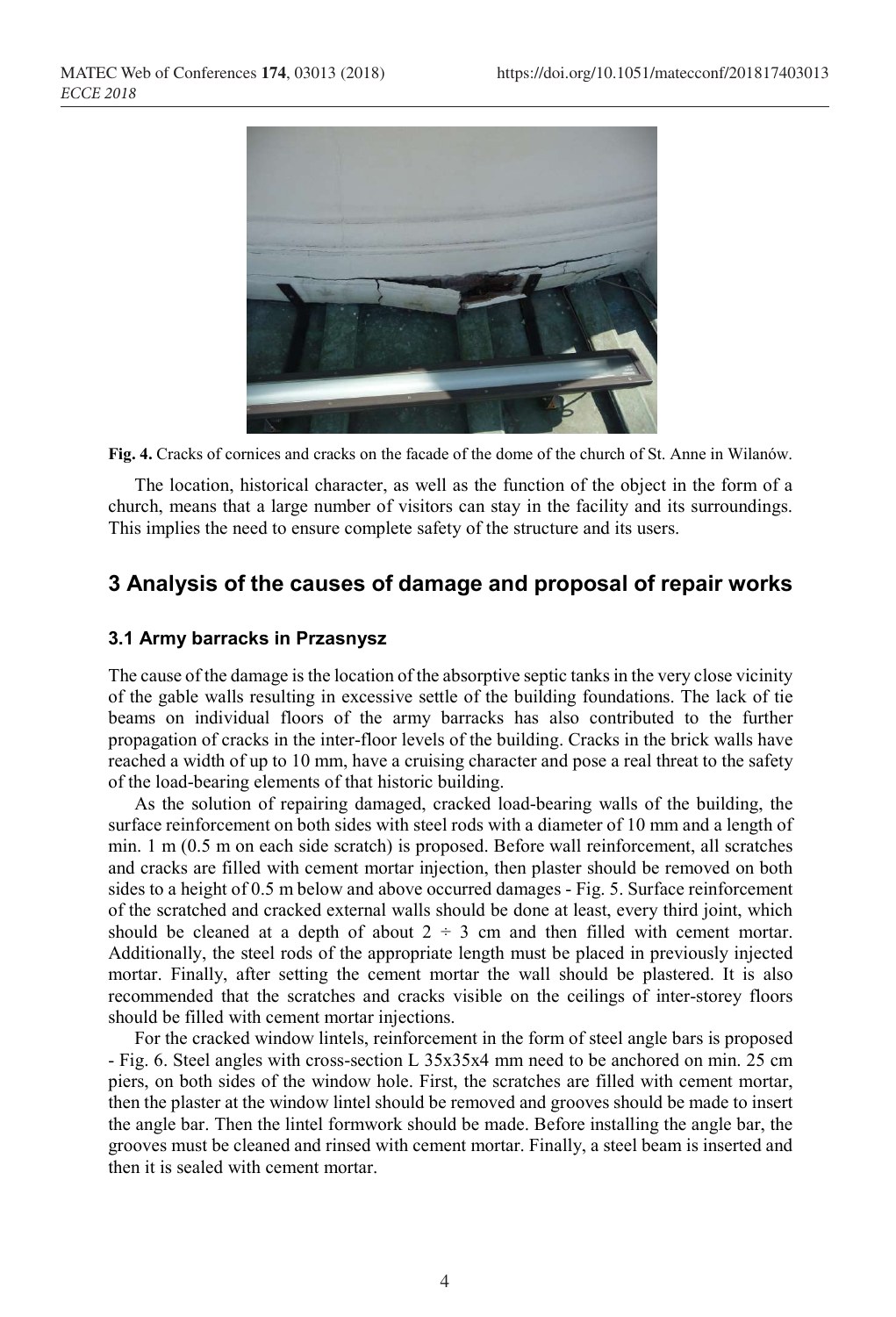

Fig. 5. The method of the surface reinforcement of the cracked load-bearing walls of the building.



Fig. 6. The method of the reinforcement of the cracked window lintel.

The window lintels should be repaired starting from the storey located the lowest up to the top storey.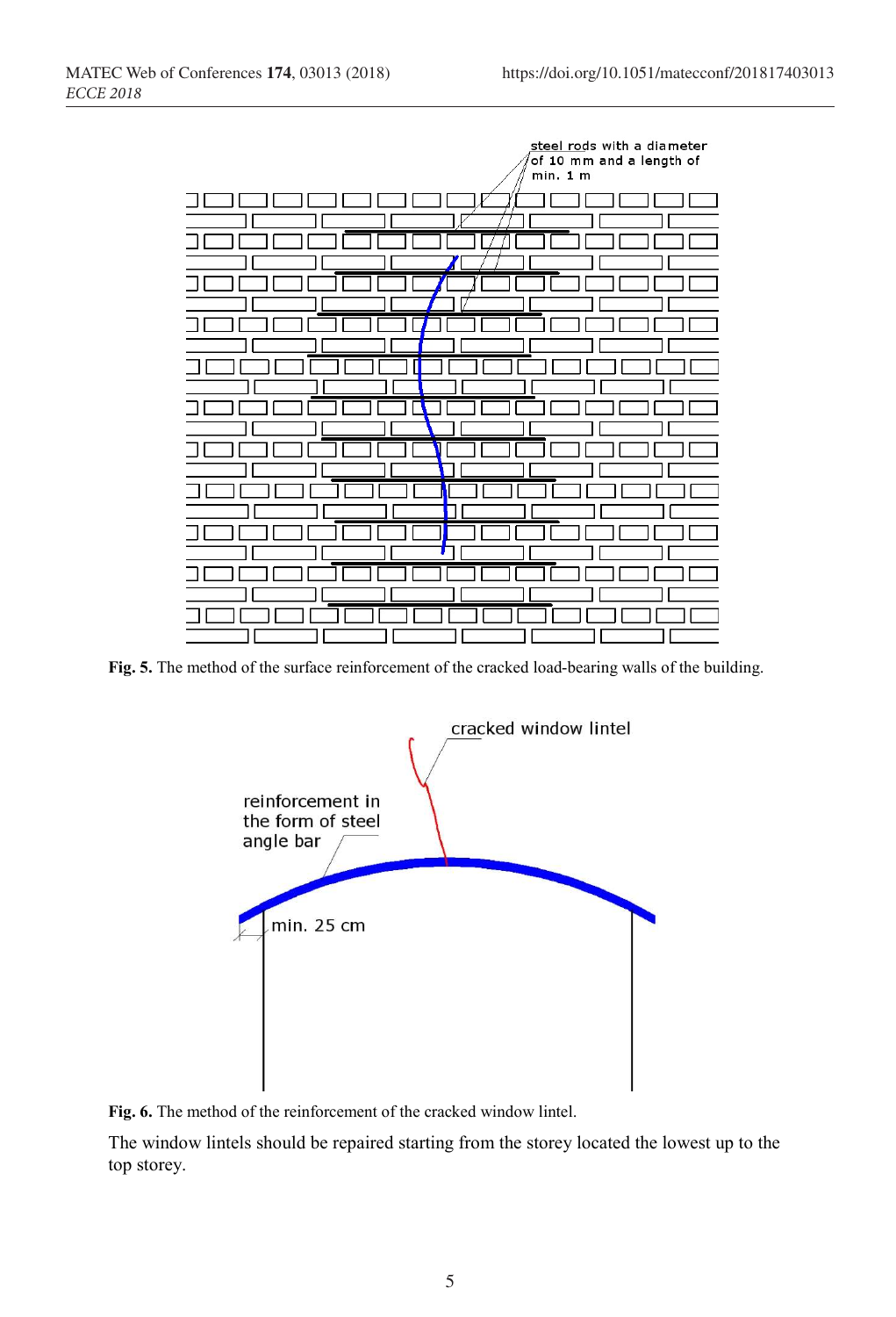#### 3.2 Church of St. Anna in Warsaw (Wilanów district)

The reduction in the level of groundwater is identified as the main cause of damage to the dome of the church. This phenomenon resulted in an increasing value of effective stresses of soil and additional settlement of the church foundation. The effect was related to deep earthworks made near the church, which cut through the groundwater runoff towards the Vistula river. The design works began with a very detailed analysis and assessment of the technical condition of the structure in terms of identifying damage occurred and determining the methods and technology of repair works. As a result, a repair plan was created, the purpose of which was to remove the occurring cracks and scratches of the masonry elements.

Firstly, it was recommended to reinforce the dome drum by placing tape of CFRP strips over the windows [5]. The reinforcement was designed in the form of perimeter reinforcement in the bands above the windows in the cylindrical part of the dome, which was realized in the form of two double CFRP strips glued on the outer side of the dome at its full circumference. Piercing of the pilasters was necessary for a proper application of the tapes. However, this minimized the risk of damage to the dome's structure and ensured minimal interference in the structure of this historic building - Fig. 7. Such a method made it difficult to obtain the required tape tension, but it ensured the least possible interference in the structure of this historic church [4, 5].



Fig. 7. The preparation of the church dome's drum for placing CFRP strips.

Drilled pilasters were reconstructed using low-tensile repair mortars, and then the previously removed cement-lime plaster on the band, which was under the tapes, was supplemented.

The next stage of repair process consisted in "sewing up" the damaged walls using spiral steel bars in the "HELFIX" system [6]. Due to the irregularity of cracks, it was recommended to reinforce the walls with horizontal bars (similarly to the barracks building in Przasnysz) as well as bars screwed under 60° angle - the reinforcement scheme is shown in Fig. 8.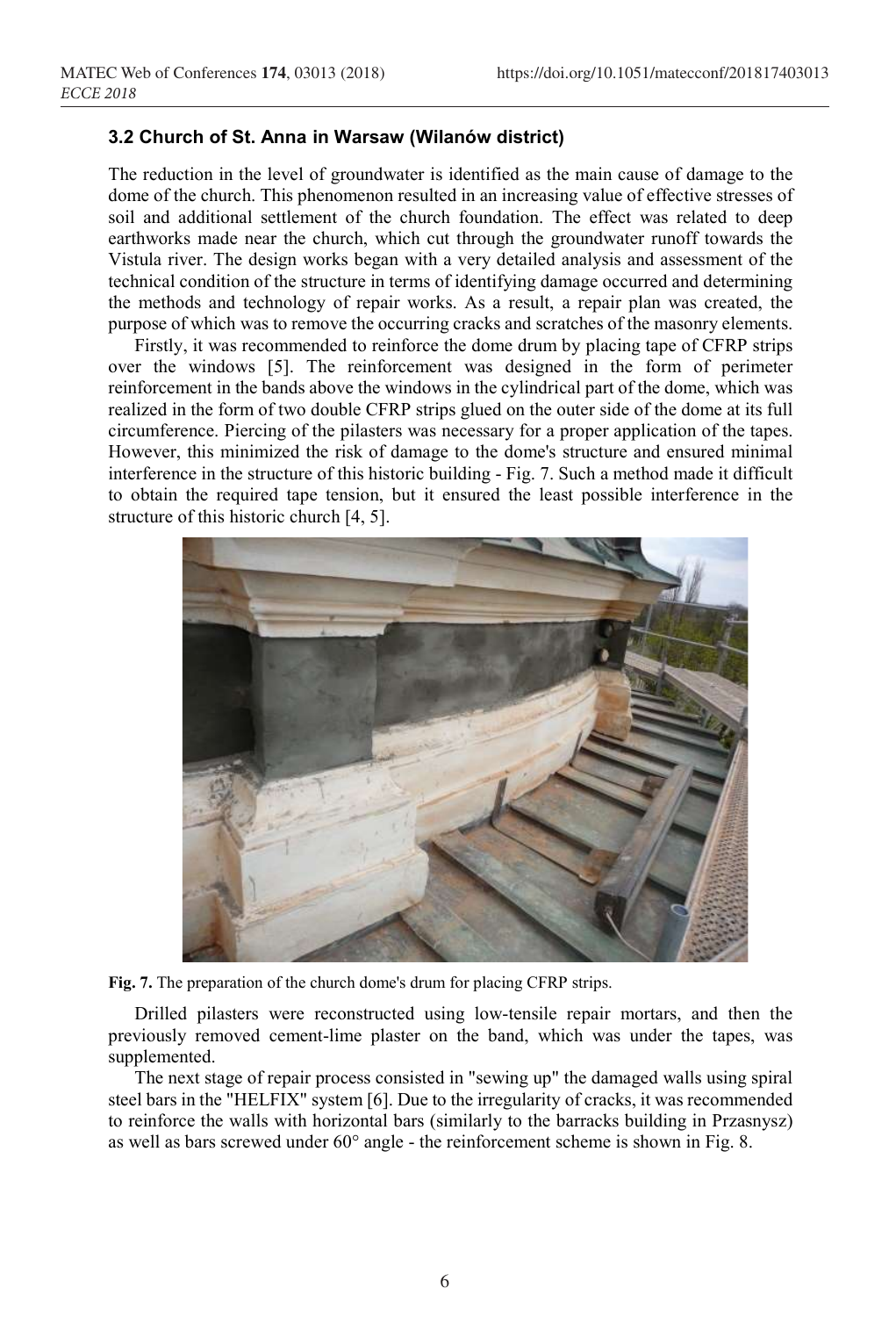

Fig. 8. Scheme of the arrangement of the reinforcement (steel spiral rods) of the cracked wall above the window arches.

The "sewing" was designed in five horizontal rows on the part of the vertical wall above the window arches. Moreover, surface reinforcement of the walls in three rows was proposed. The next stage of the repair consisted in "sewing" the damaged vaults over the windows of the dome. In this case, spiral steel reinforcement bars were also applied. Their location on the vault in the configuration of three rows is shown in Figure 9.



Fig. 9. Schematic layout of the reinforcement bars of the window vaults.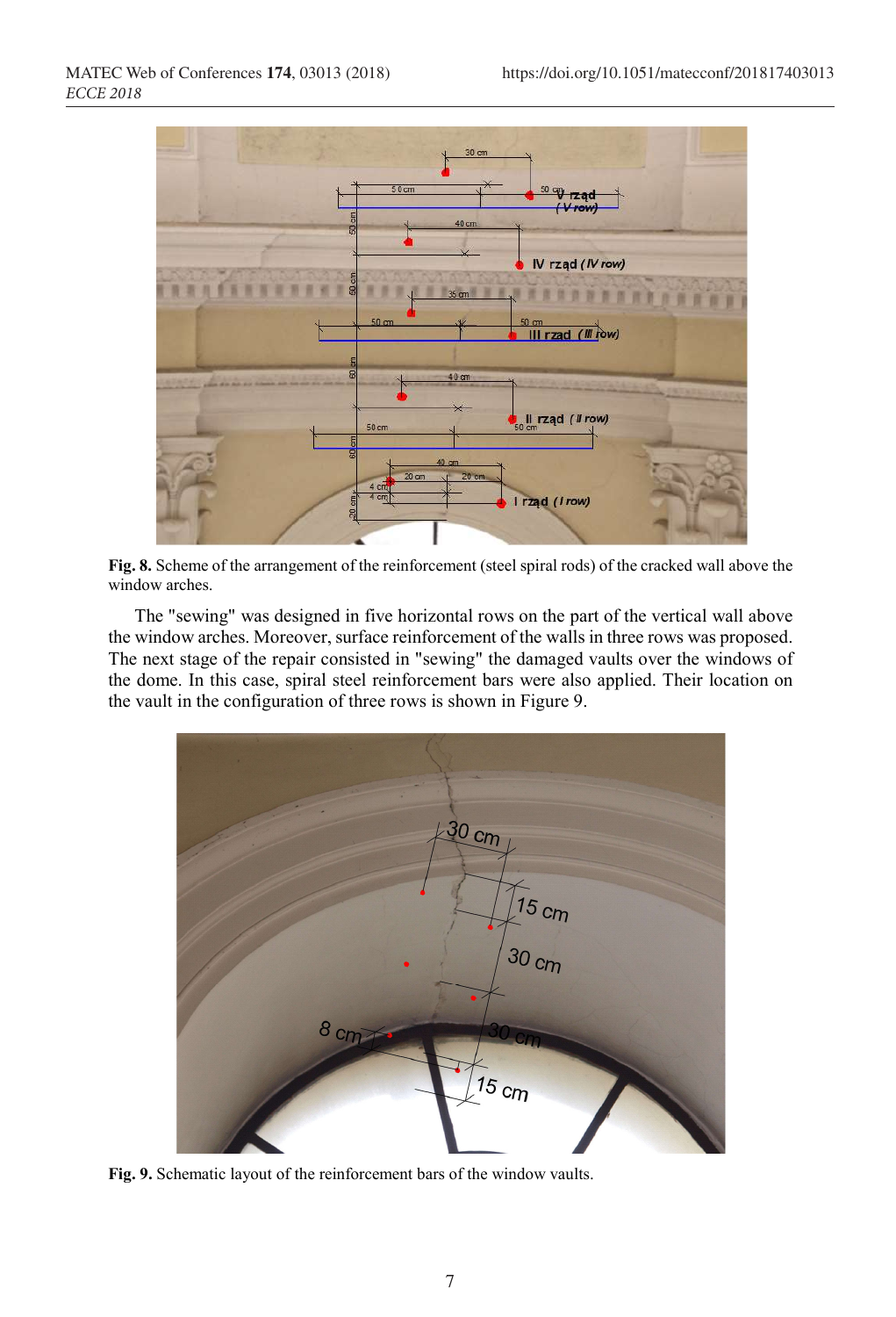The designed spacing of the reinforcement rods was at a vertical distance of 8 cm, the length of rods of 60 cm in each row. The rods had to be placed symmetrically on both sides of the cracks above each window opening. The lead holes for steel rods at an angle of 60° to the tangent plane to the highest point of the wall vault were also designed - Fig. 10.



Fig. 10. Cross-section of reinforcement of the vault over window openings

After making the complete steel reinforcement system of the cracked structure of the church dome, a low-pressure injection was made using mineral repair materials, i.e. a modified white cement paste.

## 4 Conclusions

Performing renovation works on cultural heritage buildings is an extremely complex task. This applies to both regulations related to the protection of historic buildings and the technical side related to interference in the building structure. Particular attention should be paid to the parameters of built-in materials, the behaviour of building structure under operational loads and possible effects that may occur during whole building life cycle [1].

The repair in the form of surface reinforcement of the cracked and scratched gable walls of the barracks building in Przasnysz had already been recommended in the renovation design in 1997. However, no renovation works were carried out according to the recommendations, which led to further propagation and damage development. Preparing the expertise on vertical and diagonal cracks in army barracks facility in Przasnysz, "Tell-Tale" crack monitors were installed. They enabled current control of damages using crack width gauge and of propagation of observed cracks. Until commencement of the renovation works, the "Tell-Tale" crack monitors had been inspected every three months for a period of about a year. The results of conducted measurements showed that no further propagation of damage was noted. The investor has not appointed the author of this paper to prepare a building permit design on strengthening damaged masonry structure of this historic building, as well as has not informed on further construction works there.

The presented scope of the renovation works for the church of St. Anna in Wilanów can be used in the future as a model template for similar cases. Particularly, this applies to the assessment of the causes of damage, proposals and recommendations of the appropriate scope